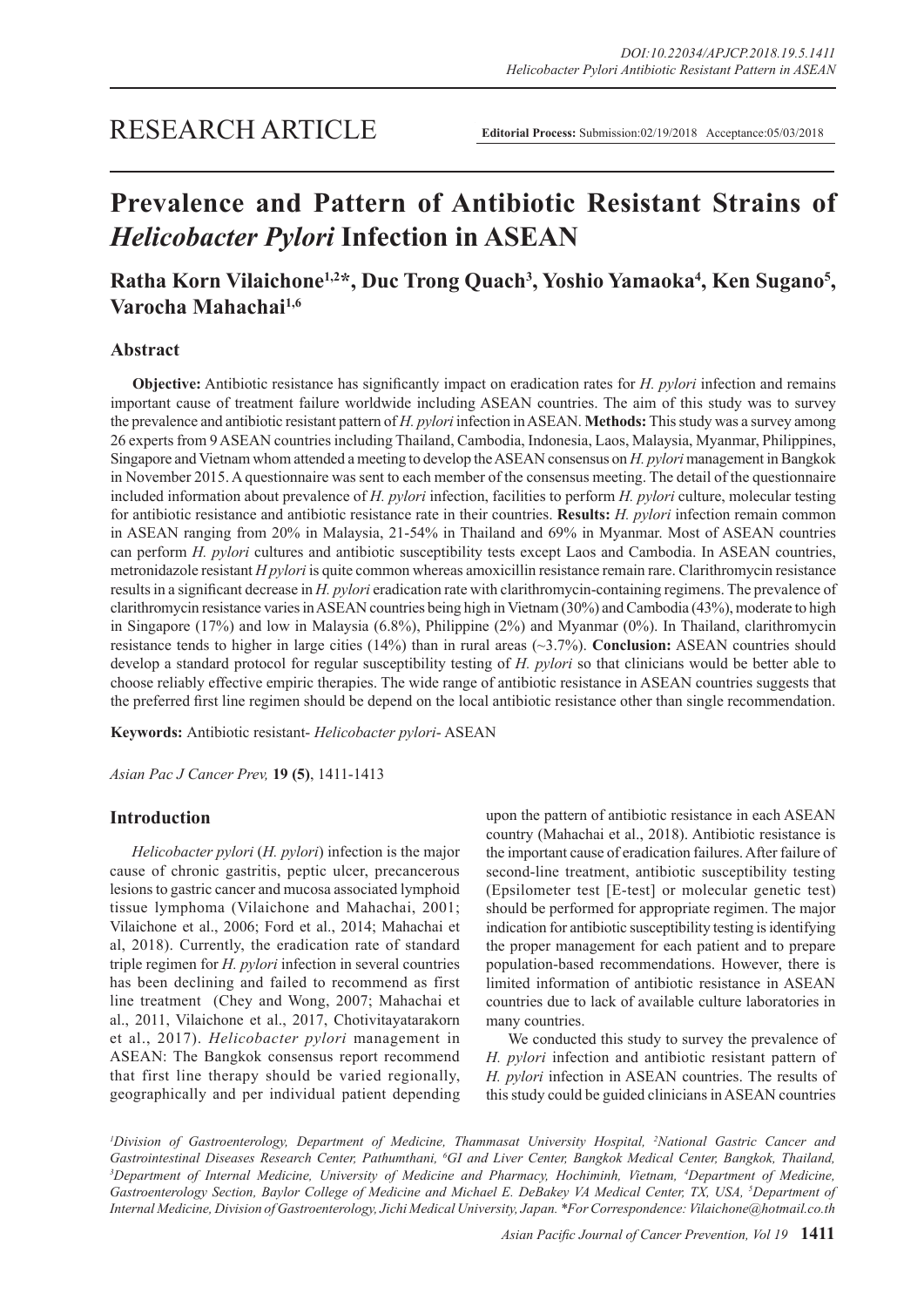for treatment of this particular infection associated with various clinical outcomes.

#### **Materials and Methods**

This study was a survey among 26 experts from 9 ASEAN countries including Thailand, Cambodia, Indonesia, Laos, Malaysia, Myanmar, Philippines, Singapore and Vietnam whom attended a meeting to develop the ASEAN consensus on *H. pylori* management in Bangkok in November 2015. A questionnaire was sent to each member of the consensus meeting. The detail of the questionnaire included information about prevalence of *H. pylori* infection, facilities to perform *H. pylori* culture, molecular testing for antibiotic resistance and antibiotic resistance rate in their countries.

#### **Results**

At the meeting, the prevalence of *H. pylori* infection and pattern of antibiotic resistance from each country were presented and extensive discussed by all members. All information were then submitted and finalized to all experts. *H. pylori* infection remain common in ASEAN ranging from 20% in Malaysia, 21-54%% in Thailand, 31% in Singapore, 50-70% in Vietnam and 69% in Myanmar. The prevalence of *H. pylori* infection was summarized in table 1. Most of ASEAN countries have standard laboratories and can perform *H. pylori* cultures and antibiotic susceptibility tests (Epsilometer test) except Laos and Cambodia. Some of ASEAN countries have their own antibiotic resistant pattern. However, susceptibility data regarding clarithromycin resistance is not widely available in most countries. In ASEAN countries, metronidazole resistant H pylori remain a major

| Table 1. Prevalence of H. pylori Infection in ASEAN |  |  |
|-----------------------------------------------------|--|--|
|                                                     |  |  |

| Country    | Prevalence                                |  |  |  |
|------------|-------------------------------------------|--|--|--|
| Thailand*  | $21\%$ (S), 30% (C, E), 46% (N), 54% (NE) |  |  |  |
| Cambodia   | 30-50%                                    |  |  |  |
| Laos       | 68.7%                                     |  |  |  |
| Myanmar    | 69%                                       |  |  |  |
| Vietnam    | $50 - 70%$                                |  |  |  |
| Indonesia  | 22.1%                                     |  |  |  |
| Malaysia   | 20%                                       |  |  |  |
| Singapore  | 31%                                       |  |  |  |
| Philippine | 34%                                       |  |  |  |

\*S, South; C, Central; E, East; N, North; NE, Northeast

Table 2. Pattern of *H. pylori* Antibiotic Resistance in ASEAN

common antibiotic resistance, highest in Indonesia (100%) and lowest in Philippine (30%), whereas amoxicillin and tetracycline resistance remain rare. Clarithromycin resistance results in a significant decrease in *H. pylori* eradication rate with clarithromycin-containing regimens. The prevalence of clarithromycin resistance varies in ASEAN countries being high in Vietnam (30%), Indonesia (28%) and Cambodia (43%), moderate to high in Singapore (17%) and low in Malaysia (6.8%), Philippine (2%) and Myanmar (0%). In Thailand, clarithromycin resistance tends to higher in large cities (14%) than in rural areas where it remains low (~3.7%). Ciprofloxacin and levofloxacin resistance is a growing problem ranging from 1.4% in Indonesia up to 18% in Vietnam. The pattern of antibiotic resistance in ASEAN was summarized in Table 2.

#### **Discussion**

This survey demonstrated that *H. pylori* infection is highly prevalence in ASEAN and also has great impact in quality of life of people in this important region. Antibiotic resistance pattern is the key for developing effective therapeutic regimen. *H. pylori* infection is also a global problem and a major cause of malignant diseases especially gastric cancer. Successful eradication of this particular bacteria is the important first step to cure these diseases. At the present time, *H. pylori* eradication with standard triple therapy was reported to be ineffective (<70% eradication rate) in several countries worldwide, including ASEAN (Vilaichone et al., 2006; Graham, 2009).

Recent *Helicobacter pylori* management in ASEAN: The Bangkok consensus report suggested to use local antibiotic resistant pattern for developing appropriate first line regimen for their own countries. For second-line therapy, the regimen should contain antibiotics which never used prior e.g. amoxicillin, bismuth compound and tetracycline, or available drugs that resistance is uncommon. Furthermore, proper second-line regimen should also be based upon local antibiotic susceptibility tests. In cases with more than 2 treatment failures, antibiotic susceptibility testing such as E-Test or molecular test is mandatory prior to start an appropriate choice of rescue therapy based on antibiotic resistance pattern. (Mahachai et al., 2018). This study had some limitations. First, the prevalence of *H. pylori* infection and the pattern of antibiotic resistance in different region of ASEAN might be different from each other. Second, specific patterns of *H. pylori* antibiotic resistance, such as dual

| Antibiotics    | Thailand | Cambodia                 | Laos                     | Myanmar  | Vietnam | Indonesia | Malaysia | Singapore | Philippine |
|----------------|----------|--------------------------|--------------------------|----------|---------|-----------|----------|-----------|------------|
| Amoxicillin    | $5.2\%$  | $\overline{\phantom{a}}$ | $\overline{\phantom{a}}$ | $0\%$    | $5\%$   | $19.4\%$  | $0\%$    | $4\%$     |            |
| Clarithromycin | $14\%$   | 43%                      | 12.6%                    | $0\%$    | 30%     | 28%       | $6.8\%$  | 17%       | $2\%$      |
| Metronidazole  | 36%      | 73%                      | $\overline{\phantom{0}}$ | $36.5\%$ | 70%     | $100\%$   | 32.3%    | 48%       | 30%        |
| Tetracycline   | $.7\%$   | $\overline{\phantom{a}}$ | $\overline{\phantom{a}}$ | $0\%$    | -       | $\sim$    | -        | -         |            |
| Ciprofloxacin  | $7.7\%$  | $\overline{\phantom{a}}$ | 13.4%                    | 5.8%     | 18%     | $1.4\%$   | $6.8\%$  | 14%       |            |
| Levofloxacin   | 7.2%     | $\overline{\phantom{a}}$ | 13.4%                    | 5.8%     | 18%     | 1.4%      | $6.8\%$  | 14%       | -          |